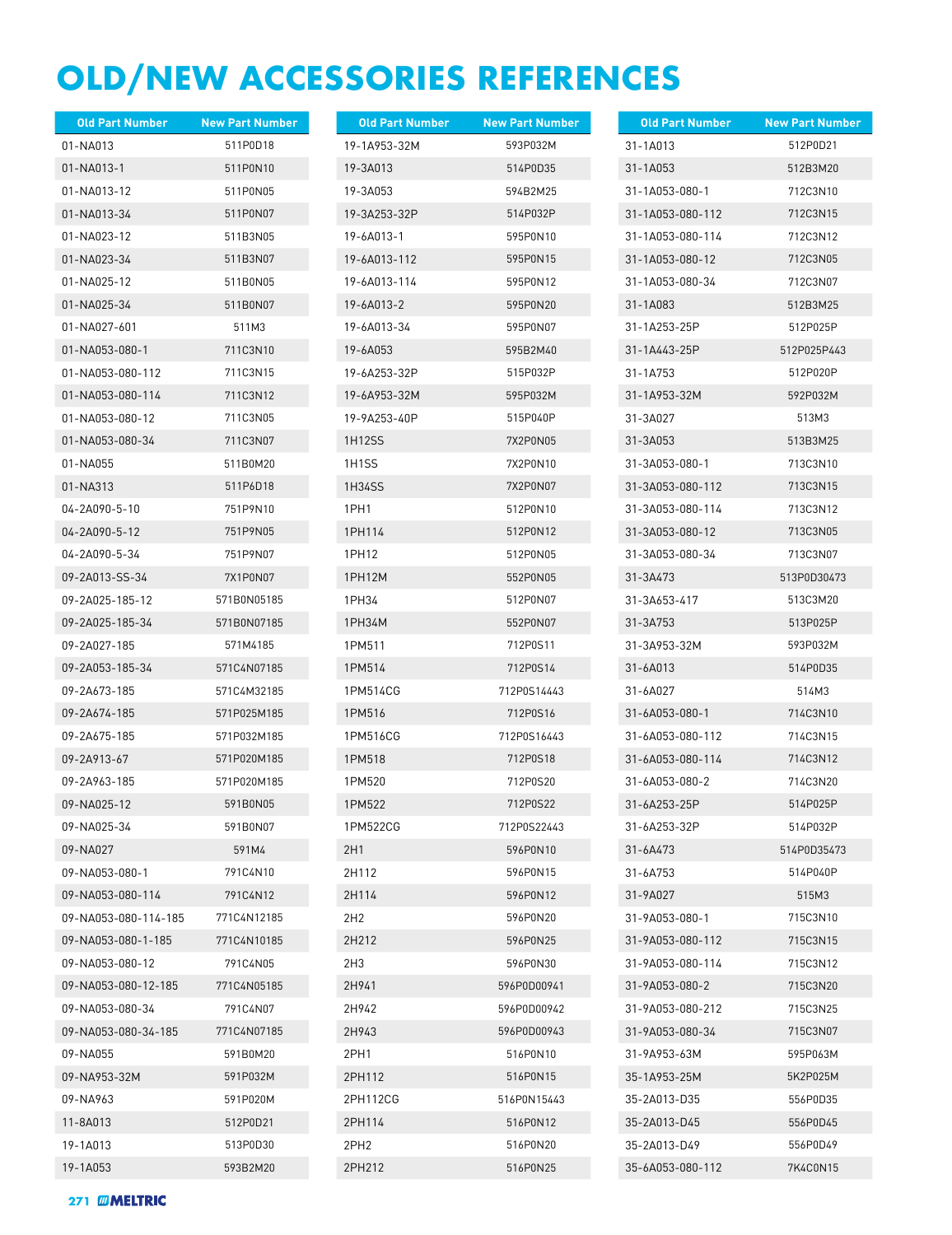| <b>Old Part Number</b> | <b>New Part Number</b> | <b>Old Part Number</b> | <b>New Part Number</b> | <b>Old Part Number</b> |
|------------------------|------------------------|------------------------|------------------------|------------------------|
| 35-6A473               | 554P0D35473            | 39-9A053-080-34        | 795C3N07               | 59-AA058-1             |
| 35PH1                  | 7K3P0N10               | 39-9A127               | 595M0                  | 59-AA058-112           |
| 35PH114                | 7K3P0N12               | 39-9A653               | 595C3M50               | 59-AA058-114           |
| 35PM516                | 7K3P0S16               | 3H1                    | 593P0N10               | 59-AA058-12            |
| 35PM522                | 7K3P0S22               | 3H112                  | 593P0N15               | 59-AA058-34            |
| 39-1A053-080-SS-1      | 7X2C3N10               | 3H112SS                | 7X3P0N15               | 59-BA058-1             |
| 39-1A127               | 592M0                  | 3H114                  | 593P0N12               | 59-BA058-112           |
| 39-2A053               | 596E6M63               | 3H114SS                | 7X3P0N12               | 59-BA058-114           |
| 39-2A053-080-112       | 796C6N15               | 3H12                   | 593P0N05               | 59-BA058-12            |
| 39-2A053-080-114       | 796C6N12               | 3H12SS                 | 7X3P0N05               | 59-BA058-34            |
| 39-2A053-080-2         | 796C6N20               | 3H1SS                  | 7X3P0N10               | 59-CA058-1             |
| 39-2A053-080-212       | 796C6N25               | 3H <sub>2</sub>        | 593P0N20               | 59-CA058-112           |
| 39-2A753               | 516P063P               | 3H34                   | 593P0N07               | 59-CA058-114           |
| 39-2A913               | 596P0D54               | 3H34SS                 | 7X3P0N07               | 59-CA058-12            |
| 39-2A953-429           | 596P0M50               | 3HM32SS                | 7X3P0M32               | 59-CA058-34            |
| 39-2A953-463           | 596P0M63               | 3PH1                   | 513P0N10               | 59-DA058-1             |
| 39-3A053-080-1         | 793C3N10               | 3PH114                 | 513P0N12               | 59-DA058-112           |
| 39-3A053-080-114       |                        |                        |                        |                        |
|                        | 793C3N12<br>793C3N05   | 3PH12                  | 513P0N05<br>513P0N07   | 59-DA058-114           |
| 39-3A053-080-12        |                        | 3PH34                  |                        | 59-DA058-12            |
| 39-3A053-080-34        | 793C3N07               | 3PHM1                  | 553P0N10               | 59-DA058-34            |
| 39-3A053-080-SS-1      | 7X3C3N10               | 3PHM114                | 553P0N12               | 61-1A013               |
| 39-3A127               | 593M0                  | 3PHM12                 | 553P0N05               | 61-1A013-1             |
| 39-4A025-63M           | 577C763M               | 3PHM25                 | 553P0M25               | 61-1A013-12            |
| 39-4A027-68            | 5T7M6                  | 3PM514                 | 713P0S14               | 61-1A013-34            |
| 39-4A127               | 5T7M0                  | 3PM514M                | 753P0S14               | 61-1A013-M20           |
| 39-4A127-115           | 5T7M0-115              | 3PM516                 | 713P0S16               | 61-1A023-12            |
| 39-4A127-68            | 5T7M0-68               | 3PM518                 | 713P0S18               | 61-1A023-34            |
| 39-4A915-57            | 5T7P0D57               | 3PM518CG               | 713P0S18443            | 61-1A027-601           |
| 39-4A915-62            | 5T7P0D62               | 3PM520                 | 713P0S20               | 61-1A053               |
| 39-4A915-68            | 5T7P0D68               | 3PM520CG               | 713P0S20443            | 61-1A053-080-1         |
| 39-4A915-73            | 5T7P0D73               | 3PM522                 | 713P0S22               | 61-1A053-080-114       |
| 39-6A013               | 514P0D35               | 3PM522CG               | 713P0S22443            | 61-1A053-080-12        |
| 39-6A053               | 594B2M40               | 3PM522M                | 753P0S22               | 61-1A053-080-34        |
| 39-6A053-080-1         | 794C3N10               | 4MH2                   | 5T7P0N20               | 61-1A053-080-M20       |
| 39-6A053-080-112       | 794C3N15               | 4MH212                 | 5T7P0N25               | 61-1A053-417           |
| 39-6A053-080-114       | 794C3N12               | 4MH3                   | 5T7P0N30               | 61-1A253-20M           |
| 39-6A053-080-2         | 794C3N20               | 45-4A376               | 45-4A876               | 61-1A253-25P           |
| 39-6A127               | 594M0                  | 51-AA058               | 511C7000               | 61-1A253-417           |
| 39-9A053-080-1         | 795C3N10               | 51-AA058Z0694          | 511C7Z0694             | 61-1A313               |
| 39-9A053-080-112       | 795C3N15               | 51-AA757               | 511M7                  | 61-1A413               |
| 39-9A053-080-112M      | 7K5C3N15               | 51-BA058               | 512C7000               | 61-1A653               |
| 39-9A053-080-114       | 795C3N12               | 51-BA757               | 512M7                  | 61-3A013               |
| 39-9A053-080-114M      | 7K5C3N12               | 51-CA058               | 513C7000               | 61-3A013-1             |
| 39-9A053-080-2         | 795C3N20               | 51-CA757               | 513M7                  | 61-3A013-114           |
| 39-9A053-080-212       | 795C3N25               | 51-DA058               | 514C7000               | 61-3A013-12            |
| 39-9A053-080-2M        | 7K5C3N20               | 51-DA757               | 514M7                  | 61-3A013-34            |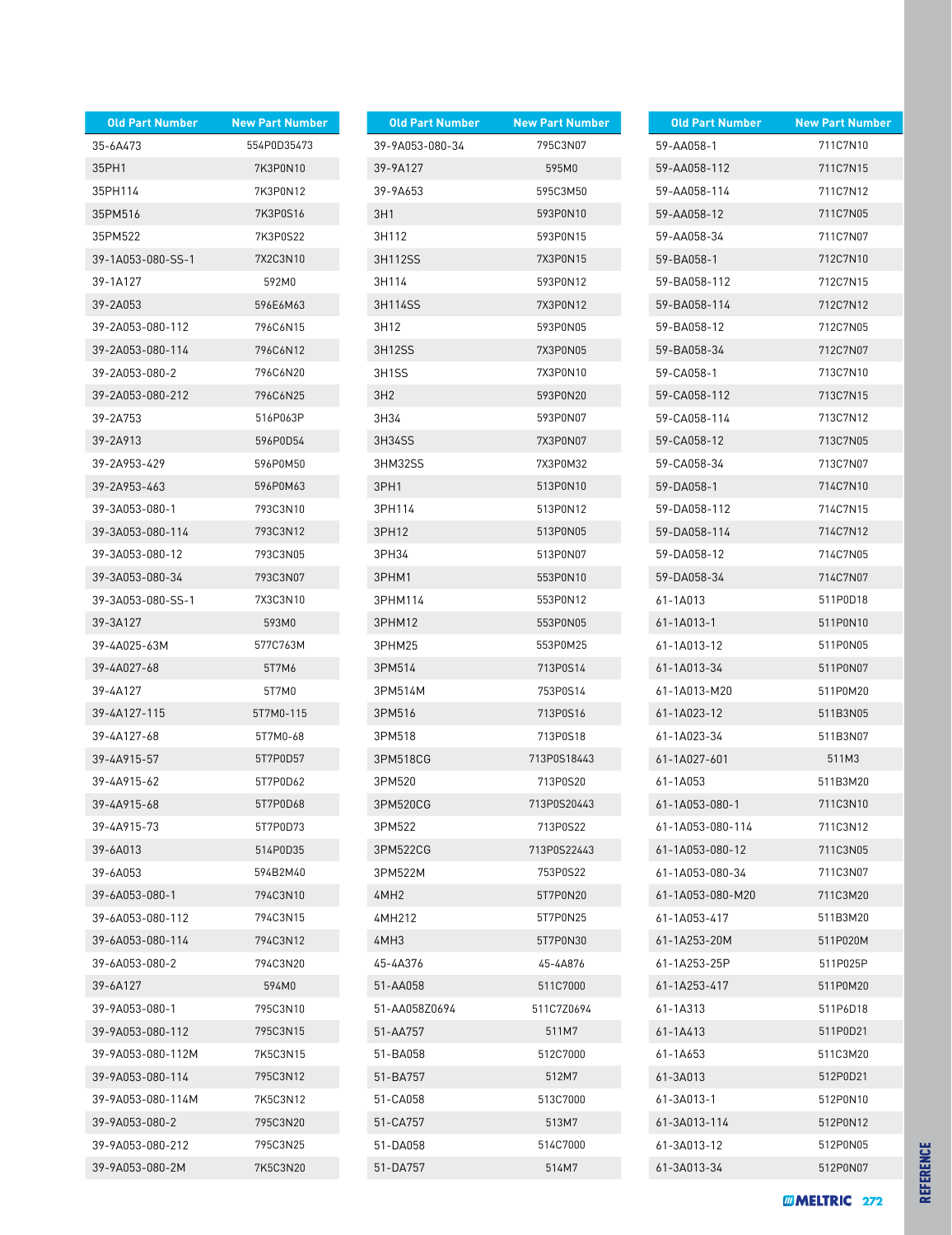## **OLD/NEW ACCESSORIES REFERENCES**

| <b>Old Part Number</b> | <b>New Part Number</b> | <b>Old Part Number</b> | <b>New Part Number</b> | <b>Old Part Number</b>          | <b>New Part Number</b> |
|------------------------|------------------------|------------------------|------------------------|---------------------------------|------------------------|
| 61-3A013-488           | 512P0D21488            | 65-6A013-114           | 553P0N12               | 89-3A053-080-34                 | 793C7N07               |
| 61-3A023-12            | 512B3N05               | 65-6A027               | 553M3                  | 89-6A027                        | 594M7                  |
| 61-3A023-34            | 512B3N07               | 65-9A013-D25           | 555P0D25               | 89-6A027M                       | 5K4M7                  |
| 61-3A027               | 512M3                  | 65-9A013-D35           | 555P0D35               | 89-6A053-080-1                  | 794C7N10               |
| 61-3A027-488           | 512M3488               | 65-9A013-D45           | 555P0D45               | 89-6A053-080-112                | 794C7N15               |
| 61-3A053-080-1         | 712C3N10               | 65-9A013-D49           | 555P0D49               | 89-6A053-080-114                | 794C7N12               |
| 61-3A053-080-112       | 712C3N15               | 69-3A127               | 592M0                  | 89-6A053-080-2                  | 794C7N20               |
| 61-3A053-080-114       | 712C3N12               | 69-6A013-1-SS          | 7X3P0N10               | 89-6A053-080-34                 | 794C7N07               |
| 61-3A053-080-12        | 712C3N05               | 6H1                    | 594P0N10               | 89-9A027                        | 595M7                  |
| 61-3A053-080-34        | 712C3N07               | 6H112                  | 594P0N15               | 89-9A027M                       | 5K5M7                  |
| 61-3A083               | 512B3M25               | 6H112AL                | 7A4P0N15               | 89-9A053-080-1                  | 795C7N10               |
| 61-3A253-25P           | 512P025P               | 6H112M                 | 5K4P0N15               | 89-9A053-080-112                | 795C7N15               |
| 61-3A253-32P           | 512P032P               | 6H114                  | 594P0N12               | 89-9A053-080-114                | 795C7N12               |
| 61-3A253-417           | 512P0M20               | 6H114M                 | 5K4P0N12               | 89-9A053-080-114-B&L            | 795C7N12C7             |
| 61-3A653               | 512C3M20               | 6H12                   | 594P0N05               | 89-9A053-080-2                  | 795C7N20               |
| 61-3A753               | 512P020P               | 6H12M                  | 5K4P0N05               | 89-9A053-080-34                 | 795C7N07               |
| 61-6A013               | 513P0D30               | 6H <sub>1</sub> M      | 5K4P0N10               | 9H1                             | 595P0N10               |
| 61-6A013-1             | 513P0N10               | 6H34                   | 594P0N07               | 9H112                           | 595P0N15               |
| 61-6A013-114           | 513P0N12               | 6H34M                  | 5K4P0N07               | 9H112M                          | 5K5P0N15               |
| 61-6A013-12            | 513P0N05               | 6PH1                   | 514P0N10               | 9H114                           | 595P0N12               |
| 61-6A013-34            | 513P0N07               | 6PH112                 | 514P0N15               | 9H114M                          | 5K5P0N12               |
| 61-6A023-1             | 513B3N10               | 6PH114                 | 514P0N12               | 9H1M                            | 5K5P0N10               |
| 61-6A023-12            | 513B3N05               | 6PH12                  | 514P0N05               | 9H <sub>2</sub>                 | 595P0N20               |
| 61-6A023-34            | 513B3N07               | 6PH1M                  | 554P0N10               | 9H2AL                           | 7A5P0N20               |
| 61-6A027               | 513M3                  | 6PH34                  | 514P0N07               | 9H2-AL                          | 7A5P0N20               |
| 61-6A053               | 513B3M25               | 6PHM-622               | 754P0S22               | 9H <sub>2</sub> C <sub>G</sub>  | 595P0N20443            |
| 61-6A053-080-1         | 713C3N10               | 6PHM-629               | 754P0S29               | 9H2M                            | 5K5P0N20               |
| 61-6A053-080-112       | 713C3N15               | 6PM622                 | 714P0S22               | 9H34                            | 595P0N07               |
| 61-6A053-080-114       | 713C3N12               | 6PM622CG               | 714P0S22443            | 9H34M                           | 5K5P0N07               |
| 61-6A053-080-12        | 713C3N05               | 6PM625                 | 714P0S25               | 9-LD12-37                       | 61-CA593               |
| 61-6A053-080-34        | 713C3N07               | 6PM625CG               | 714P0S25443            | 9MH1                            | 795P0N10               |
| 61-6A253-32P           | 513P032P               | 6PM627                 | 714P0S27               | 9MH112                          | 795P0N15               |
| 61-6A253-40P           | 513P040P               | 6PM629                 | 714P0S29               | 9MH112M                         | 7K5P0N15               |
| 61-6A473               | 513P0D30473            | 87-3A053-420           | 593C7M40               | 9MH114                          | 795P0N12               |
| 61-6A953-40M           | 593P040M               | 87-3A253-32P           | 513P032P               | 9MH114M                         | 7K5P0N12               |
| 61-6A963               | 593P025M               | 87-3A963               | 593P025M               | 9MH <sub>2</sub>                | 795P0N20               |
| 61-9A253-463           | 515P0M63               | 87-6A013               | 514P0D35               | 9MH212                          | 795P0N25               |
| 61-9A253-63P           | 515P063P               | 87-6A053               | 594C7M40               | 9MH212M                         | 7K5P0N25               |
| 65-1A013               | 551P0D18               | 87-6A953-50M           | 594P050M               | 9MH <sub>2</sub> M              | 7K5P0N20               |
| 65-1A013-34            | 551P0N07               | 87-6A963               | 594P040M               | 9MH34                           | 795P0N07               |
| 65-1A027-601           | 551M3                  | 87-9A823-420           | 595C7M40               | 9PH1                            | 515P0N10               |
| 65-3A013               | 552P0D21               | 87-9A963               | 595P050M               | 9PH112                          | 515P0N15               |
| 65-3A013-1             | 552P0N10               | 89-3A027               | 593M7                  | 9PH114                          | 515P0N12               |
| 65-3A027               | 552M3                  | 89-3A053-080-1         | 793C7N10               | 9PH <sub>2</sub>                | 515P0N20               |
| 65-6A013               | 553P0D30               | 89-3A053-080-114       | 793C7N12               | 9PH <sub>2</sub> C <sub>G</sub> | 515P0N20443            |
| 65-6A013-1             | 553P0N10               | 89-3A053-080-12        | 793C7N05               | 9PH34                           | 515P0N07               |
|                        |                        |                        |                        |                                 |                        |

**273** *III* **MELTRIC**